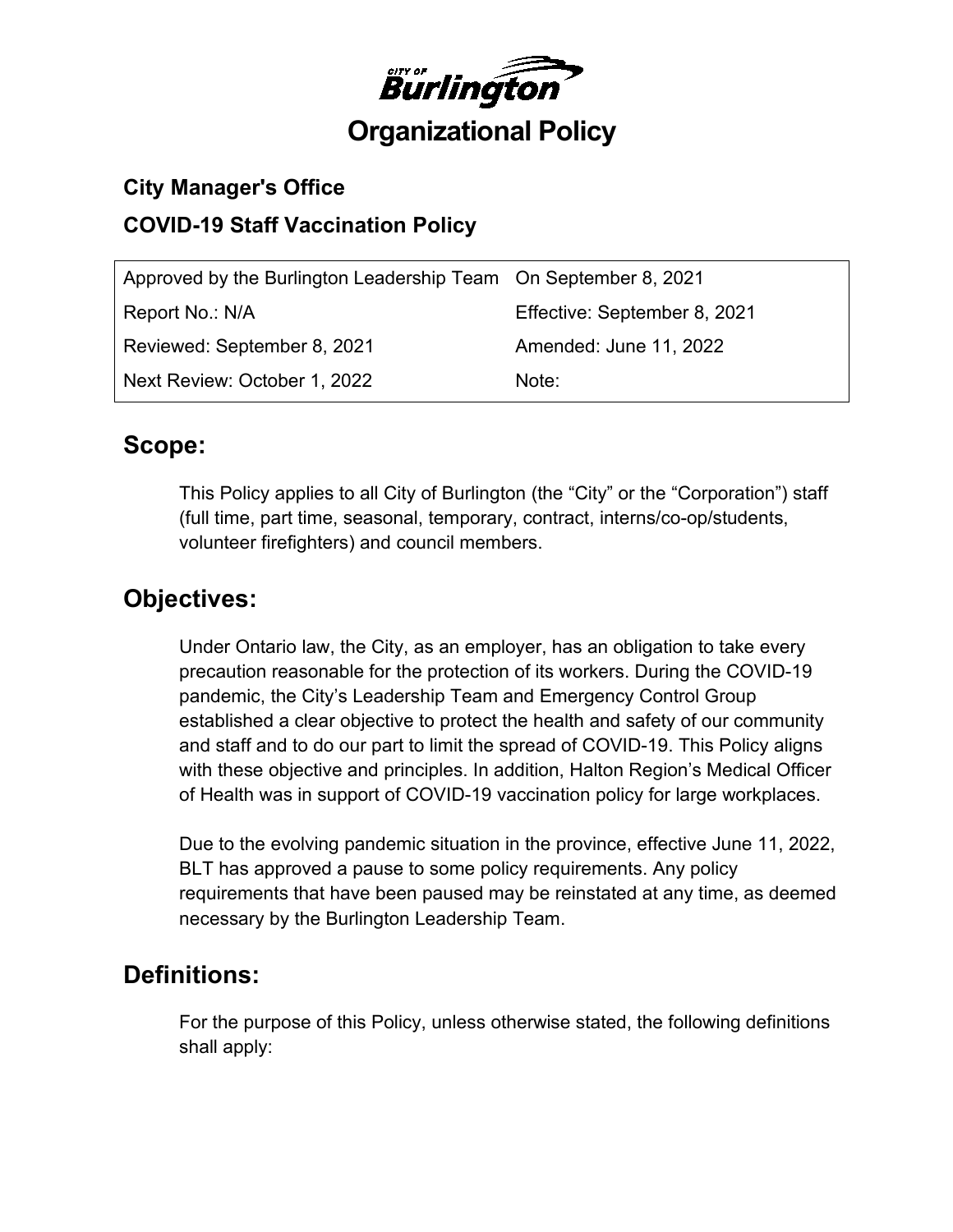| <b>Term</b>   | <b>Definition</b>                                                                                                                                                                                                                                                                                                                                               |
|---------------|-----------------------------------------------------------------------------------------------------------------------------------------------------------------------------------------------------------------------------------------------------------------------------------------------------------------------------------------------------------------|
| Accommodation | As defined in Organizational Policy 1-70<br>- Accommodation Policy                                                                                                                                                                                                                                                                                              |
| COVID-19 Test | A rapid antigen test or polymerase chain<br>reaction test for COVID-19.                                                                                                                                                                                                                                                                                         |
| Unvaccinated  | An individual that does not meet the<br>definition of "vaccinated".                                                                                                                                                                                                                                                                                             |
| Vaccinated    | An individual who has received the full<br>series of a COVID-19 vaccine or<br>combination of COVID-19 vaccines<br>approved by the Public Health Agency of<br>Canada (e.g. two doses of a two-dose<br>vaccine series, or one dose of a single-<br>dose vaccine series), and having<br>received the final dose of the COVID-19<br>vaccine at least 14 days prior. |
| Workplace     | Any location that a City employee or<br>council member performs tasks, jobs<br>and projects on behalf of the City of<br>Burlington, and includes, but is not<br>limited to, City of Burlington facilities,<br>parks and job sites (field work). For the<br>purpose of this Policy, it does not include<br>one's own residence.                                  |

## **Principles:**

#### **Vaccination:**

Effective June 11, 2022, with the exception of new hires and Burlington Fire Department (as detailed herein), vaccination requirements are paused.

Effective February 11, 2022, Burlington Fire Department staff will be required to be fully vaccinated by April 1, 2022. After April 1, 2022, Burlington Fire Department staff will no longer be able to test regularly as an alternative to vaccination. Proof of vaccination (i.e. 2<sup>nd</sup> dose) must be submitted by April 1,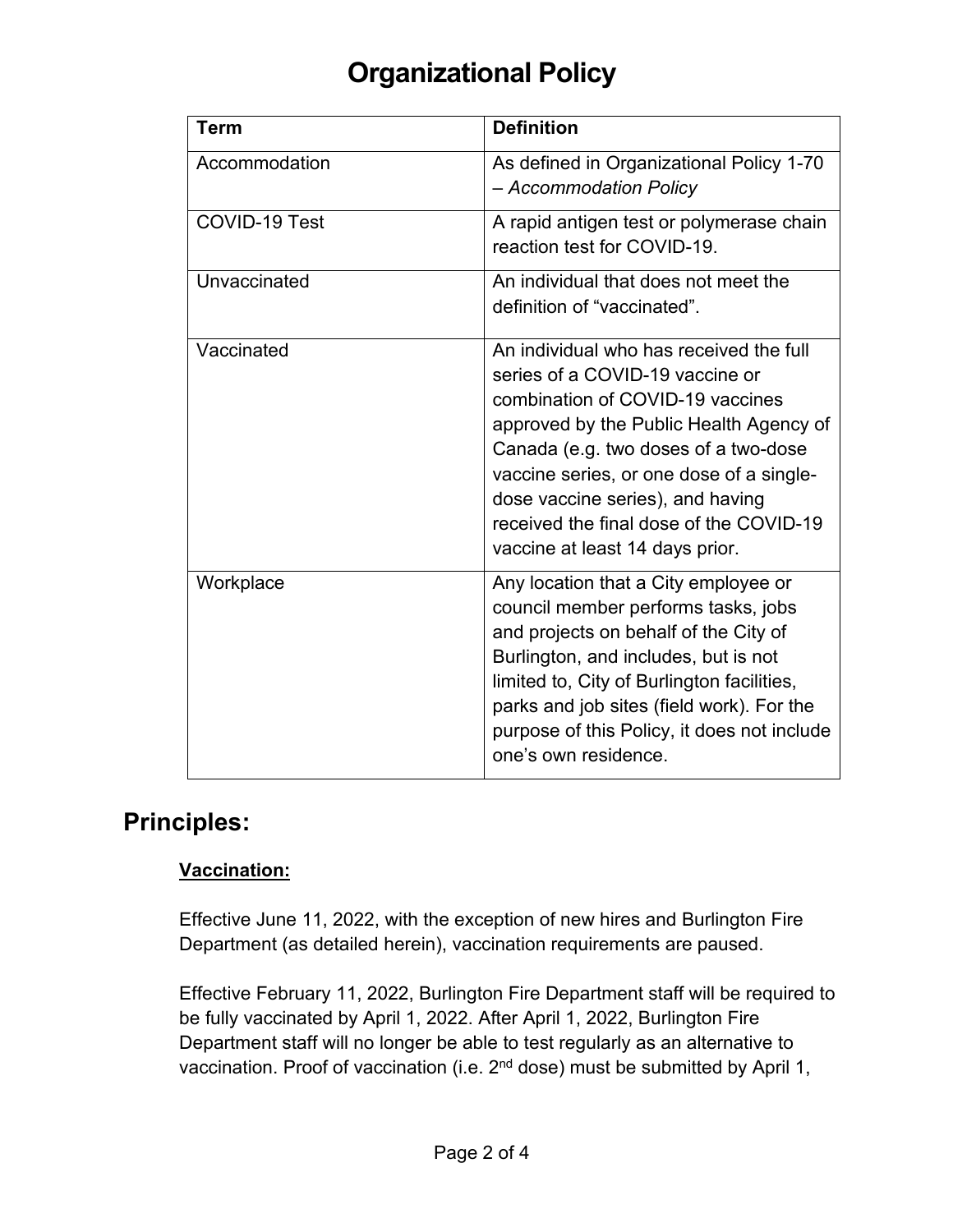2022, in accordance with the COVID-19 Staff Vaccination and Testing Procedure.

In addition, all new hires (city-wide) will be required to be fully vaccinated, with the following provisions:

• For offers extended after January 5, 2022, the candidate will need to be fully vaccinated, as an immediate condition of employment. Limited exemptions may apply.

#### **Individual Exemption:**

The City acknowledges its obligation under the Ontario *Human Rights Code* (the "*Code")* and will comply with its duty to accommodate in appropriate cases. To facilitate this, those individuals who are not vaccinated for medical reasons must provide written documentation from a physician or nurse practitioner that sets out:

- a) That the person cannot be vaccinated against COVID-19 due to medical reasons;
- b) The accommodation being sought;
- c) The expected time period that the person will remain unvaccinated.

The City reserves the right to request further information in individual circumstances.

#### **Regular Testing:**

Effective June 11, 2022, all rapid antigen testing requirements are paused.

#### **Accommodations:**

As always, workplace accommodations, as legislated under the Ontario Human Rights Code, will be made in accordance with the Code and the City's accommodation policy, such as for those who are unable to be vaccinated due to medical reasons (supported by objective medical documentation). Accommodated individuals will still require testing, in accordance with this policy and the procedure developed to execute this policy. For more detailed procedural information, please see the *COVID-19 Staff Vaccination and Testing Procedure.*